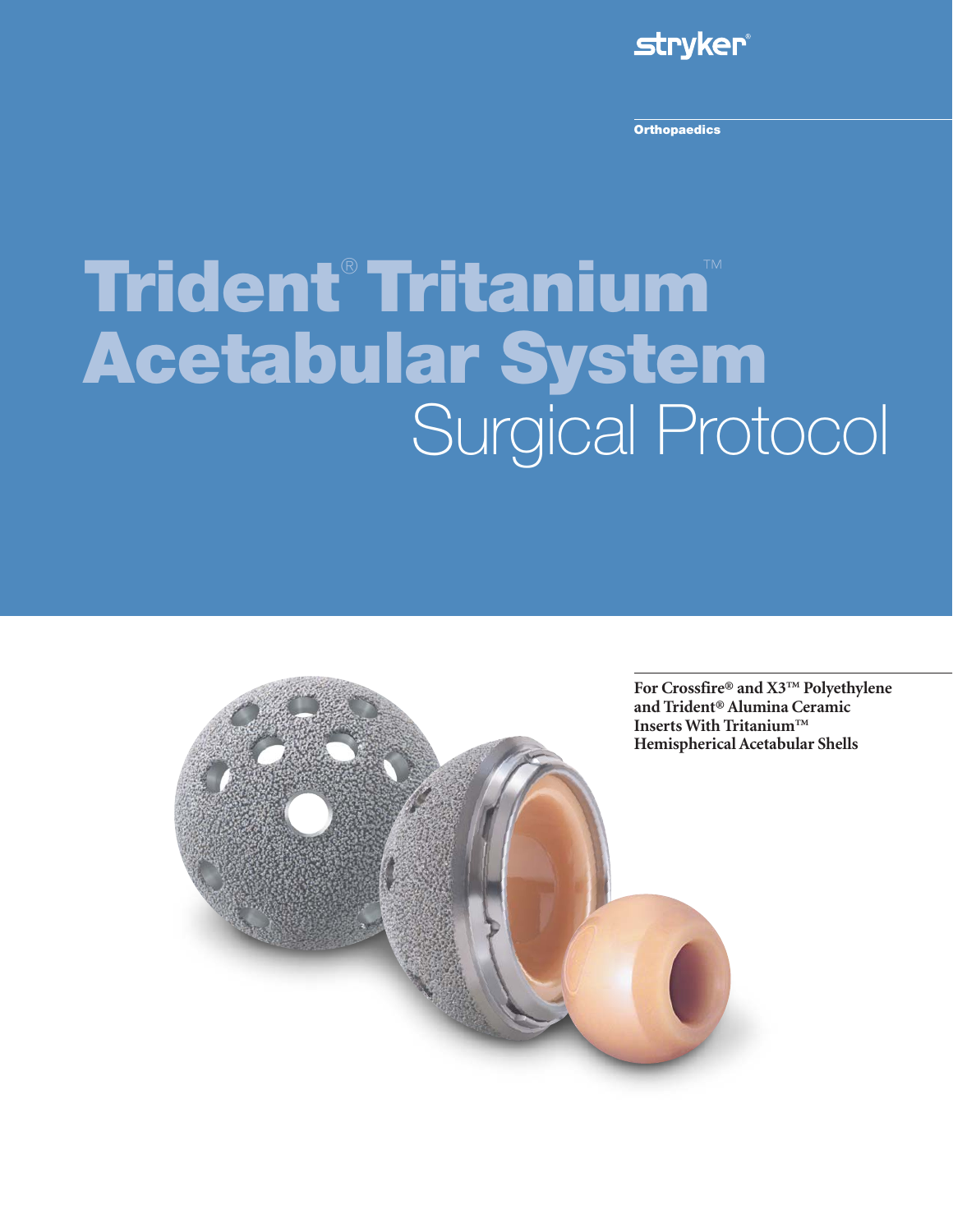## **stryker**®

#### **Orthopaedics**

# **Trident**® **Tritanium**™ **Acetabular System** Surgical Protocol

**For Crossfire® and X3™ Polyethylene and Trident® Alumina Ceramic Inserts With Tritanium™ Hemispherical Acetabular Shells**

#### **Indications**

- Painful, disabling joint disease of the hip resulting from: degenerative arthritis, rheumatoid arthritis, post-traumatic arthritis or late stage avascular necrosis.
- Revision of previous unsuccessful femoral head replacement, cup arthroplasty or other procedure.
- Clinical management problems where arthrodesis or alternative reconstructive techniques are less likely to achieve satisfactory results.
- Where bone stock is of poor quality or is inadequate for other reconstructive techniques as indicated by deficiencies of the acetabulum.

#### **Contraindications**

- Any active or suspected latent infection in or about the hip joint.
- Any mental or neuromuscular disorder which would create an unacceptable risk of prosthesis instability, prosthesis fixation failure, or complications in postoperative care.
- Bone stock compromised by disease, infection or prior implantation which cannot provide adequate support and/or fixation to the prosthesis.
- Skeletal immaturity.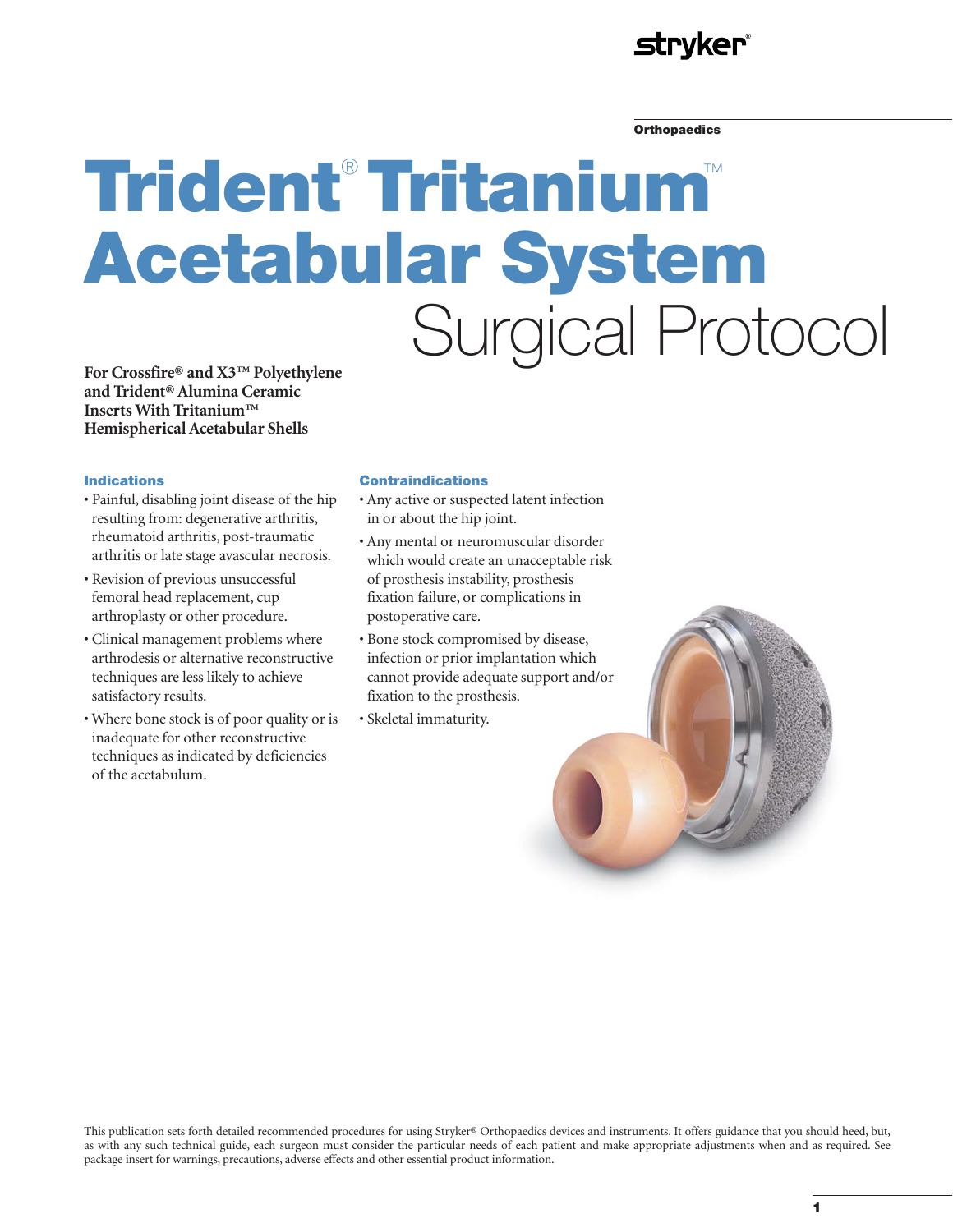### **Introduction**

The Trident® Tritanium™ Acetabular System provides surgeons with a highly porous ingrowth surface.

The Trident® Tritanium™ Acetabular System hemispherical shells are manufactured from Commercially Pure Titanium. The Trident® Tritanium™ shells utilize the screw hole pattern and locking mechanism from the Trident® Acetabular System. The shells are available in sizes 48mm-80mm, and offer the option of Alumina Ceramic or Crossfire® or X3™ polyethylene inserts. Refer to **Table 1** for insert and shell compatibility and sizing options.

Trident® Alumina Ceramic Inserts gain fixation within the shell by means of mating tapers. Rotational stability between the components is achieved when the shell's anti-rotational barbs interlock with the insert's scallops. **The Trident® Alumina Ceramic Inserts must be used with Stryker® Orthopaedics Alumina Heads**.

The Trident® Polyethylene Inserts lock into the shell by means of a circumferential ring that engages the shell's mating groove. Rotational stability is achieved when the shell's anti-rotational barbs interlock with the insert's scallops.

The Trident® Tritanium™ Acetabular System utilizes the Cutting*Edge*™ Total Hip Acetabular Instrumentation. This surgical technique is a guide to preparing the acetabulum for the Trident® Tritanium™ Hemispherical Acetabular implants.



Trident® Tritanium™ Acetabular Shell



Trident® Alumina Insert



Crossfire® Polyethylene Insert and X3™ Polyethylene Insert



Alumina Femoral Head



Biolox® *delta* Femoral Head



LFIT™ Ion Implanted CoCr Femoral Head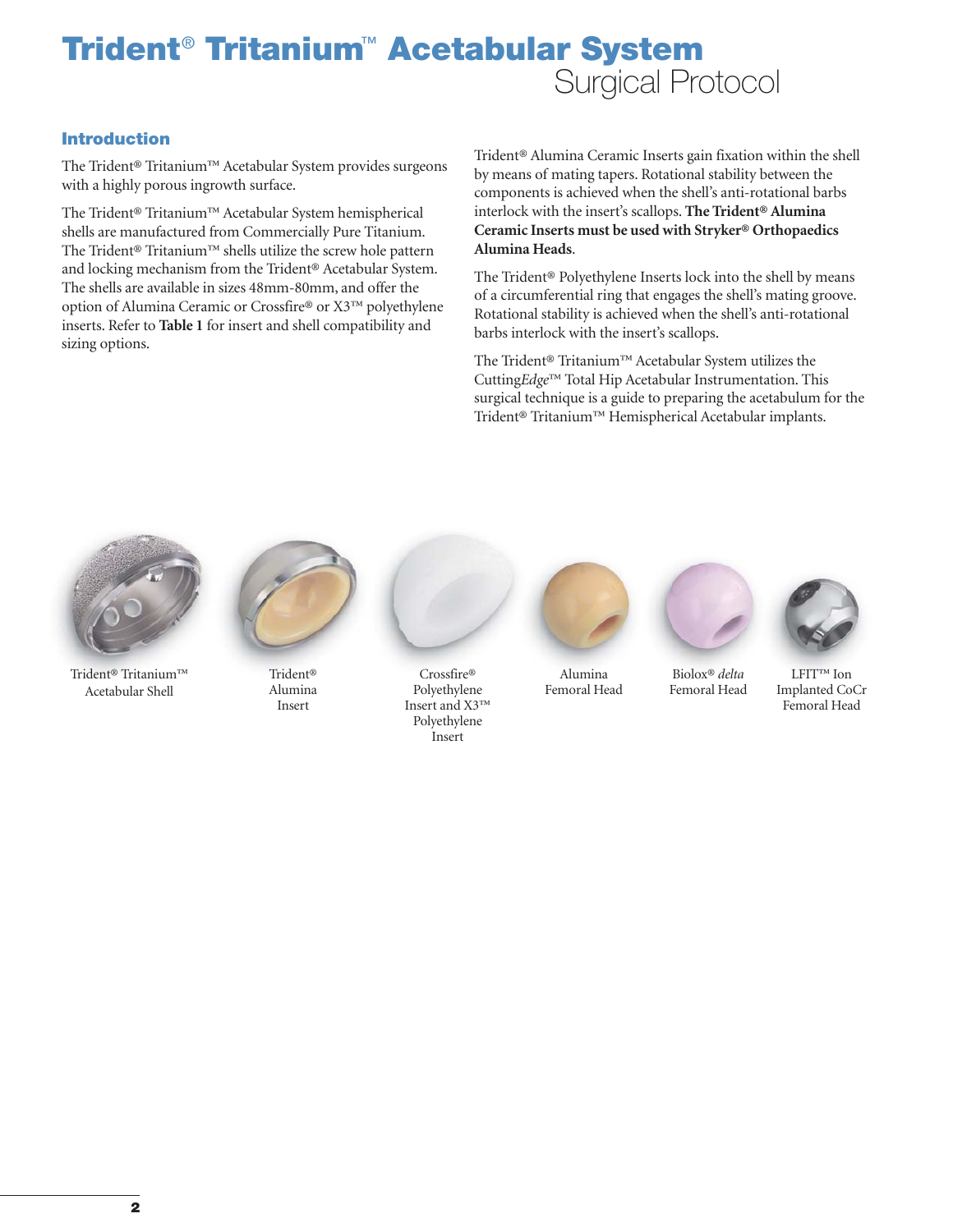## **TABLE 1: Trident® Product Compatibility**

## **22mm Femoral Head Diameter**

| Trident®<br>Tritanium™<br>Hemispherical<br>Shell Size | Alpha<br>Code    | Trident <sup>®</sup> X3™<br>Crossfire®<br>$0^\circ$ , $10^\circ$ Insert<br><b>Poly Thickness</b><br>(mm) | <b>Eccentric Insert</b><br><b>Poly Thickness</b><br>(mm) | <b>Elevated Rim</b><br><b>Insert Poly</b><br><b>Thickness</b><br>(mm) | 10° Constrained<br><b>Insert Outer</b><br><b>Bearing</b><br><b>Thickness</b><br>(mm) | 10° Constrained<br>Insert<br><b>Total Range</b><br>of Motion | 10° Constrained<br>Insert O.D.<br>Spherical<br><b>Diameter</b><br>(mm) | <b>Trident®</b><br>Alumina<br>Ceramic<br>0° Inserts I.D.<br>(mm) |
|-------------------------------------------------------|------------------|----------------------------------------------------------------------------------------------------------|----------------------------------------------------------|-----------------------------------------------------------------------|--------------------------------------------------------------------------------------|--------------------------------------------------------------|------------------------------------------------------------------------|------------------------------------------------------------------|
| 48                                                    | $\sqrt{2}$       | 9.8                                                                                                      | $\sim$                                                   |                                                                       |                                                                                      | $\sim$                                                       | $\sim$                                                                 |                                                                  |
| 50, 52                                                | D                | 10.8                                                                                                     | $\sim$                                                   | $\sim$                                                                |                                                                                      | $\overline{\phantom{a}}$                                     | $\overline{\phantom{a}}$                                               |                                                                  |
| 54,56                                                 |                  | 12.8                                                                                                     |                                                          |                                                                       | 7.9                                                                                  | 72                                                           | 44                                                                     |                                                                  |
| 58,60                                                 |                  | 14.8                                                                                                     | $\sim$                                                   | $\sim$                                                                | 9.9                                                                                  | 72                                                           | 48                                                                     |                                                                  |
| 62,64                                                 | $\sqrt{2}$<br>Сī | 16.3                                                                                                     | ۰                                                        |                                                                       |                                                                                      | ۰                                                            |                                                                        |                                                                  |
| 66,68                                                 | H                | 18.1                                                                                                     |                                                          |                                                                       |                                                                                      | $\overline{\phantom{a}}$                                     | $\overline{\phantom{a}}$                                               |                                                                  |
| 70,72                                                 |                  | 19.6                                                                                                     | ۰                                                        | $\sim$                                                                |                                                                                      | $\sim$                                                       | $\sim$                                                                 |                                                                  |
| 74, 76, 78, 80                                        |                  | 21.6                                                                                                     | $\sim$                                                   | $\sim$                                                                | $\sim$                                                                               | $\overline{\phantom{a}}$                                     | $\sim$                                                                 |                                                                  |

## **26mm Femoral Head Diameter**

| Trident®<br>Tritanium™<br>Hemispherical<br>Shell Size | Alpha<br>Code  | Trident® X3™<br>Crossfire®<br>$0^\circ$ , $10^\circ$ Insert<br><b>Poly Thickness</b><br>(mm) | <b>Eccentric Insert</b><br><b>Poly Thickness</b><br>(mm) | <b>Elevated Rim</b><br><b>Insert Poly</b><br><b>Thickness</b><br>(mm) | 10° Constrained<br><b>Insert Outer</b><br><b>Bearing</b><br><b>Thickness</b><br>(mm) | 10° Constrained<br>Insert<br><b>Total Range</b><br>of Motion | 10° Constrained<br>Insert O.D.<br>Spherical<br><b>Diameter</b><br>(mm) | <b>Trident®</b><br>Alumina<br>Ceramic<br>$0^\circ$ Inserts I.D.<br>(mm) |
|-------------------------------------------------------|----------------|----------------------------------------------------------------------------------------------|----------------------------------------------------------|-----------------------------------------------------------------------|--------------------------------------------------------------------------------------|--------------------------------------------------------------|------------------------------------------------------------------------|-------------------------------------------------------------------------|
| 48                                                    | $\sqrt{2}$     | 7.9                                                                                          | $\sim$                                                   | $\sim$                                                                | ۰.                                                                                   | ٠                                                            | $\sim$                                                                 |                                                                         |
| 50, 52                                                | $\overline{D}$ | 8.9                                                                                          | $\overline{a}$                                           | $\sim$                                                                |                                                                                      | $\overline{\phantom{a}}$                                     | $\overline{\phantom{a}}$                                               |                                                                         |
| 54,56                                                 |                | 10.9                                                                                         |                                                          |                                                                       |                                                                                      |                                                              |                                                                        |                                                                         |
| 58,60                                                 |                | 12.9                                                                                         | $\sim$                                                   | $\sim$                                                                | $\sim$                                                                               | $\overline{\phantom{a}}$                                     | $\overline{\phantom{a}}$                                               |                                                                         |
| 62,64                                                 | (т             | 14.4                                                                                         |                                                          |                                                                       |                                                                                      |                                                              | $\sim$                                                                 |                                                                         |
| 66,68                                                 | Н              | 16.2                                                                                         | $\sim$                                                   | $\sim$                                                                | $\sim$                                                                               | $\overline{\phantom{a}}$                                     | $\overline{\phantom{a}}$                                               |                                                                         |
| 70,72                                                 |                | 17.7                                                                                         | $\sim$                                                   |                                                                       |                                                                                      | $\overline{\phantom{a}}$                                     |                                                                        |                                                                         |
| 74, 76, 78, 80                                        |                | 19.7                                                                                         |                                                          |                                                                       |                                                                                      | $\overline{\phantom{a}}$                                     | $\overline{\phantom{a}}$                                               |                                                                         |

## **28mm Femoral Head Diameter**

| Trident®<br>$Tritanium^{TM}$<br>Hemispherical<br>Shell Size | Alpha<br>Code | Trident <sup>®</sup> X3™<br>Crossfire®<br>$0^\circ$ , $10^\circ$ Insert<br><b>Poly Thickness</b><br>(mm) | <b>Eccentric Insert</b><br><b>Poly Thickness</b><br>(mm) | <b>Elevated Rim</b><br><b>Insert Poly</b><br><b>Thickness</b><br>(mm) | 10° Constrained<br><b>Insert Outer</b><br><b>Bearing</b><br><b>Thickness</b><br>(mm) | 10° Constrained<br>Insert<br><b>Total Range</b><br>of Motion | 10° Constrained<br>Insert O.D.<br>Spherical<br><b>Diameter</b><br>(mm) | Trident®<br>Alumina<br>Ceramic<br>$0^\circ$ Inserts I.D.<br>(mm) |
|-------------------------------------------------------------|---------------|----------------------------------------------------------------------------------------------------------|----------------------------------------------------------|-----------------------------------------------------------------------|--------------------------------------------------------------------------------------|--------------------------------------------------------------|------------------------------------------------------------------------|------------------------------------------------------------------|
| 48                                                          | $\sqrt{2}$    | 5.9                                                                                                      | 10.5                                                     | 5.9                                                                   | $\sim$                                                                               |                                                              |                                                                        |                                                                  |
| 50, 52                                                      |               | 7.9                                                                                                      | 11.6                                                     | 7.9                                                                   | $\overline{\phantom{a}}$                                                             | $\overline{\phantom{a}}$                                     | $\qquad \qquad$                                                        | 28                                                               |
| 54,56                                                       |               | 9.9                                                                                                      | 13.5                                                     | 9.9                                                                   |                                                                                      | $\sim$                                                       | ٠                                                                      | $\sim$                                                           |
| 58,60                                                       |               | 11.9                                                                                                     | 15.6                                                     | 11.9                                                                  | $\sim$                                                                               | $\sim$                                                       | $\overline{\phantom{a}}$                                               |                                                                  |
| 62,64                                                       | G             | 13.4                                                                                                     | 17.1                                                     | 13.4                                                                  | 8.4                                                                                  | 84                                                           | 51                                                                     |                                                                  |
| 66,68                                                       | H             | 15.2                                                                                                     | 18.8                                                     | 15.2                                                                  | 10.2                                                                                 | 84                                                           | 55                                                                     |                                                                  |
| 70,72                                                       |               | 16.7                                                                                                     | 20.4                                                     | 16.7                                                                  | 11.6                                                                                 | 84                                                           | 58                                                                     |                                                                  |
| 74, 76, 78, 80                                              |               | 18.7                                                                                                     | 22.4                                                     | $\overline{\phantom{a}}$                                              | 13.7                                                                                 | 84                                                           | 62                                                                     | $\overline{\phantom{a}}$                                         |

### **32mm Femoral Head Diameter**

| Trident®<br>Tritanium™<br>Hemispherical<br>Shell Size | Alpha<br>Code | Trident <sup>®</sup> X3™<br>Crossfire®<br>$0^\circ$ , $10^\circ$ Insert<br><b>Poly Thickness</b><br>(mm) | <b>Eccentric Insert</b><br><b>Poly Thickness</b><br>(mm) | <b>Elevated Rim</b><br><b>Insert Poly</b><br><b>Thickness</b><br>(mm) | 10° Constrained<br><b>Insert Outer</b><br><b>Bearing</b><br><b>Thickness</b><br>(mm) | 10° Constrained<br>Insert<br><b>Total Range</b><br>of Motion | 10° Constrained<br>Insert O.D.<br>Spherical<br><b>Diameter</b><br>(mm) | Trident®<br>Alumina<br>Ceramic<br>0° Inserts I.D.<br>(mm) |
|-------------------------------------------------------|---------------|----------------------------------------------------------------------------------------------------------|----------------------------------------------------------|-----------------------------------------------------------------------|--------------------------------------------------------------------------------------|--------------------------------------------------------------|------------------------------------------------------------------------|-----------------------------------------------------------|
| 50, 52                                                | D             | 5.9                                                                                                      | 9.5                                                      |                                                                       | ۰.                                                                                   | $\overline{\phantom{a}}$                                     | $\overline{\phantom{a}}$                                               |                                                           |
| 54,56                                                 | F.            | 7.9                                                                                                      | 11.5                                                     | 7.9                                                                   |                                                                                      | $\overline{\phantom{a}}$                                     | $\overline{\phantom{a}}$                                               | 32                                                        |
| 58,60                                                 |               | 9.9                                                                                                      | 13.5                                                     | 9.9                                                                   |                                                                                      |                                                              | $\overline{\phantom{a}}$                                               | 32                                                        |
| 62,64                                                 | G             | 11.4                                                                                                     | 15.0                                                     | 11.4                                                                  | $\sim$                                                                               | $\overline{\phantom{a}}$                                     | $\qquad \qquad \blacksquare$                                           |                                                           |
| 66,68                                                 | Н             | 13.2                                                                                                     | 16.8                                                     | 13.2                                                                  | $\sim$                                                                               |                                                              | $\sim$                                                                 |                                                           |
| 70,72                                                 |               | 14.7                                                                                                     | 18.3                                                     | 14.7                                                                  | $\sim$                                                                               | $\sim$                                                       | $\overline{\phantom{a}}$                                               |                                                           |
| 74, 76, 78, 80                                        |               | 16.7                                                                                                     | 20.3                                                     | ٠                                                                     |                                                                                      | $\sim$                                                       | $\overline{\phantom{a}}$                                               |                                                           |

## **36mm Femoral Head Diameter**

| Trident®<br>Tritanium™<br>Hemispherical<br>Shell Size | Alpha<br>Code | Trident <sup>®</sup> X3™<br>Crossfire®<br>$0^\circ$ , $10^\circ$ Insert<br><b>Poly Thickness</b><br>(mm) | <b>Eccentric Insert</b><br><b>Poly Thickness</b><br>(mm) | <b>Elevated Rim</b><br><b>Insert Poly</b><br><b>Thickness</b><br>(mm) | 10° Constrained<br><b>Insert Outer</b><br><b>Bearing</b><br><b>Thickness</b><br>(mm) | 10° Constrained<br><b>Insert</b><br><b>Total Range</b><br>of Motion | 10° Constrained<br>Insert O.D.<br>Spherical<br>Diameter<br>(mm) | Trident®<br><b>Alumina</b><br>Ceramic<br>$0^\circ$ Inserts I.D.<br>(mm) |
|-------------------------------------------------------|---------------|----------------------------------------------------------------------------------------------------------|----------------------------------------------------------|-----------------------------------------------------------------------|--------------------------------------------------------------------------------------|---------------------------------------------------------------------|-----------------------------------------------------------------|-------------------------------------------------------------------------|
| 54,56                                                 |               | 5.9                                                                                                      | 9.5                                                      | 5.9                                                                   |                                                                                      | $\sim$                                                              | $\overline{\phantom{a}}$                                        |                                                                         |
| 58,60                                                 |               | 7.9                                                                                                      | 11.5                                                     | 7.9                                                                   |                                                                                      | $\overline{a}$                                                      | $\overline{\phantom{a}}$                                        |                                                                         |
| 62,64                                                 | G             | 9.4                                                                                                      | 13.0                                                     | 9.4                                                                   | $\sim$                                                                               | $\sim$                                                              | $\overline{\phantom{a}}$                                        | 36                                                                      |
| 66,68                                                 | H             | 11.2                                                                                                     | 14.8                                                     | 11.2                                                                  | $\overline{\phantom{a}}$                                                             | $\overline{\phantom{a}}$                                            | $\overline{\phantom{a}}$                                        | 36                                                                      |
| 70,72                                                 |               | 12.7                                                                                                     | 16.3                                                     | 12.7                                                                  |                                                                                      | ۰                                                                   | $\overline{\phantom{a}}$                                        | 36                                                                      |
| 74, 76, 78, 80                                        |               | 14.7                                                                                                     | 18.3                                                     | $\sim$                                                                | $\overline{\phantom{a}}$                                                             | $\overline{\phantom{a}}$                                            | $\overline{\phantom{a}}$                                        |                                                                         |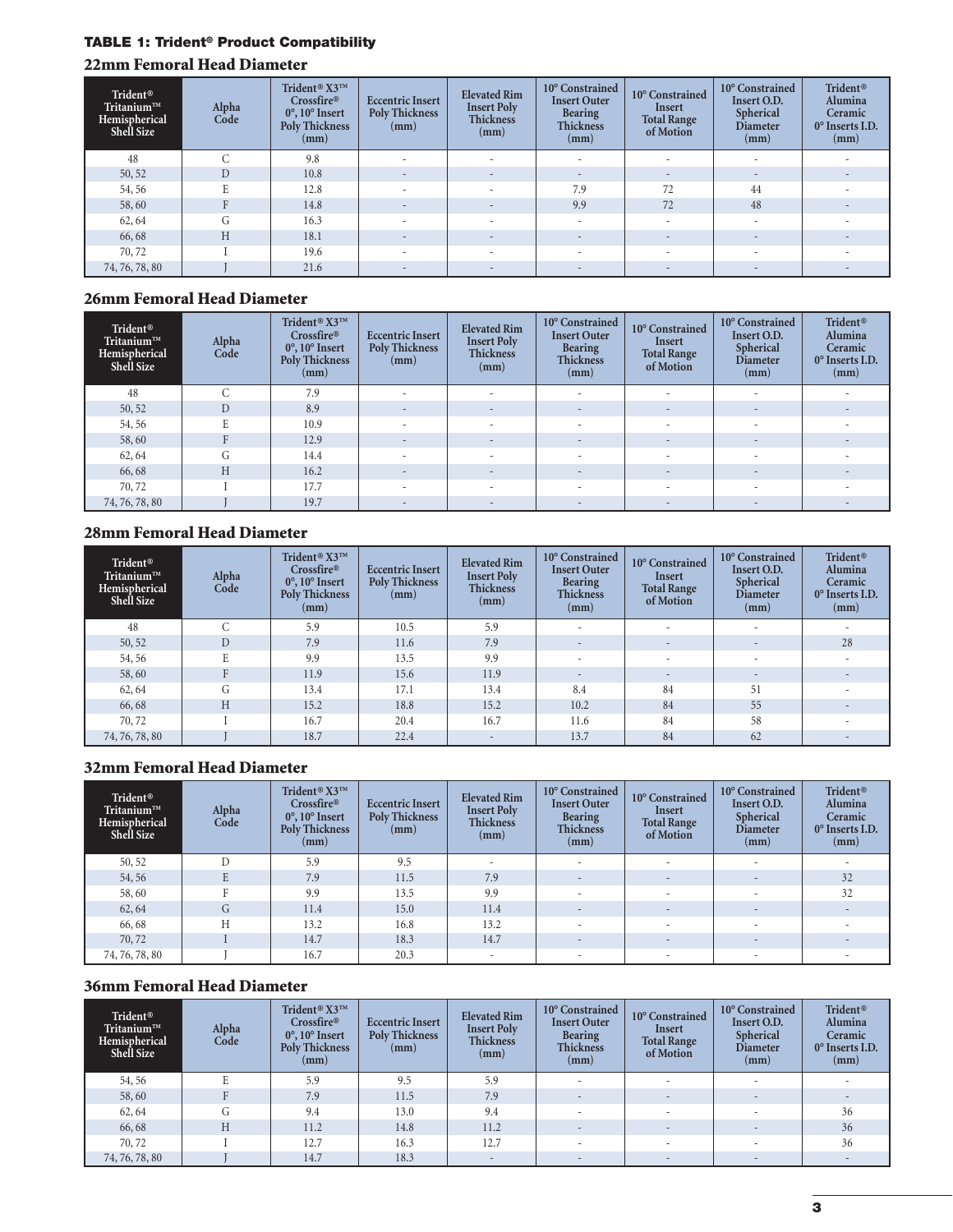#### **Preoperative Planning and X-ray Evaluation**

Preoperative planning and X-ray evaluation aids in the selection of the most favorable implant style and optimal size for the patient's hip pathology. Selecting potential implant styles and sizes can facilitate operating room preparation and assure availability of an appropriate size selection. X-ray evaluation may also help detect anatomic anomalies that could prevent the intraoperative achievement of the established preoperative goals.

If a revision of an existing acetabular shell is required, the surgeon's preferred technique for removing the acetabular shell should be used.

#### **Acetabular Preparation**

The acetabulum is prepared by the release and removal of soft tissue using the surgeon's preferred technique to gain adequate exposure for reaming. Excision of the labrum and osteophytes allows for proper visualization of the bony anatomy, and improves ease of reaming.

Stryker® Orthopaedics' Retractors can be utilized to gain acetabular exposure (**Figure 1**).

With the acetabulum exposed, bony defects, can be identified. If necessary, bone grafting options may be considered prior to reaming.

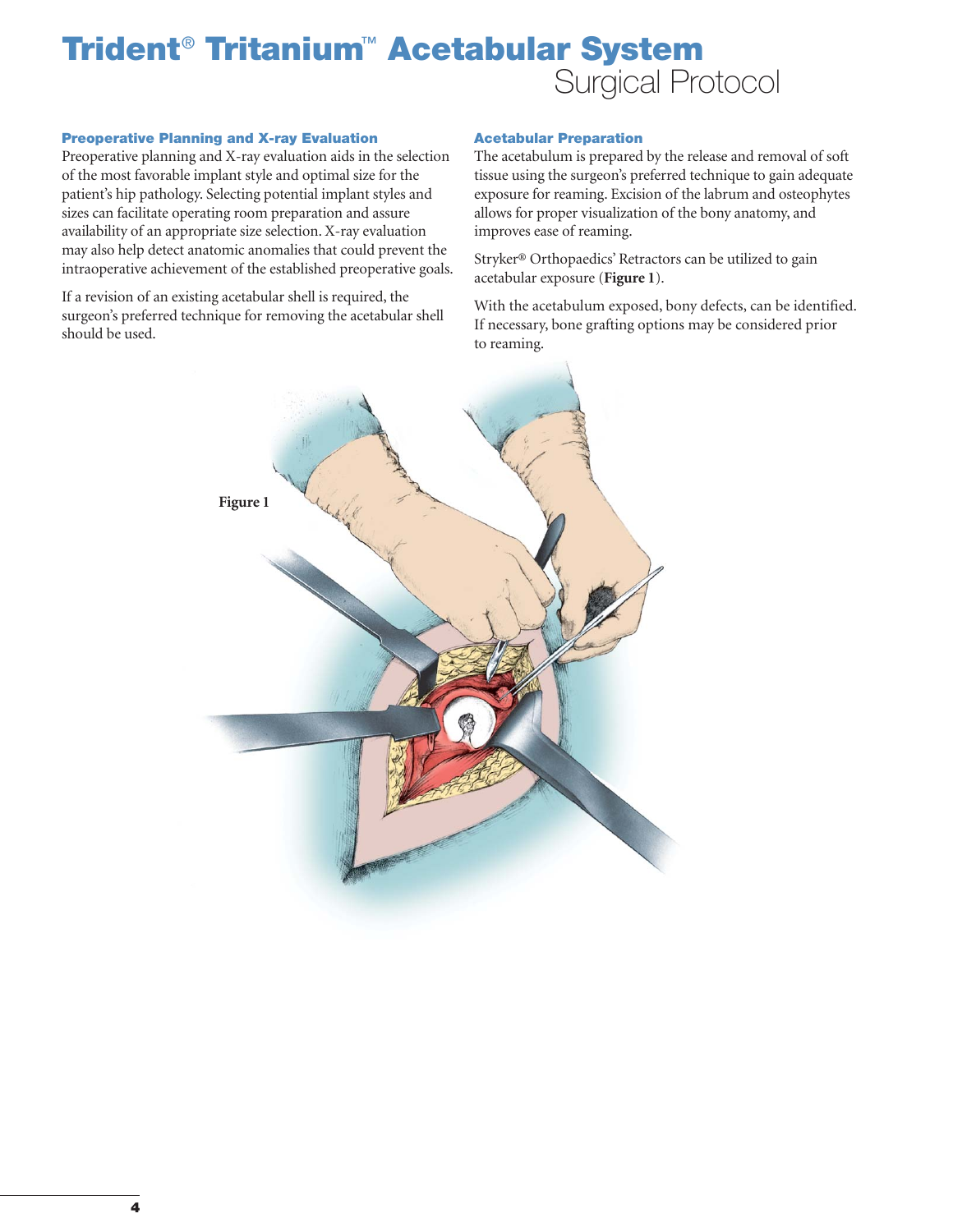#### **Spherical Reaming**

To obtain congruity in the reaming process, an optional 45/20° Abduction/Anteversion Alignment Guide can be attached to the Cutting*Edge*™ Reamer Handle (**Figure 2**). The alignment guide, when perpendicular to the long axis of the patient, will orient the reamer handle at 45° of abduction, thereby placing the axis of the spherical reamer at 45° of inclination (**Figure 3**). The reamer handle may then be positioned at 20° of anteversion by aligning the left/right anteversion rod on the alignment guide so that it is parallel to the long axis of the patient.

It is recommended that initial reaming begin with a Cutting*Edge*™ Spherical Reamer that is 4mm smaller than the templated or gauged size. The reamer is attached to the reamer handle by pushing down and applying a quarter-turn to lock in place. Reaming progresses in 1mm increments until final desired sizing is achieved. **Due to the porous nature of the Tritanium™ coating, the outer diameter may be larger than the size indicated. The surgeon must consider this in the acetabular preparation.**

**NOTE: Depending on bone quality and surgeon preference, the surgeon may choose to ream line-to-line, or under-ream.**

The low profile design of the Cutting*Edge*™ Spherical Reamer necessitates reaming to the full depth. The reamer head should be driven to the point where the rim/cross bar contacts the acetabular wall at the peripheral lunate region. Removal of the reamer from the handle is performed by pulling back on the locking sleeve and rotating the reamer head a quarter-turn in a clockwise direction (**Figure 4**).

Care should be taken so as not to enlarge or distort the acetabulum by eccentric reaming. Final acetabular reaming ideally shows the hemispherical acetabulum denuded of cartilage, with the subchondral plate preferably intact, and the anterior acetabular wall preserved.

It is believed that the subchondral plate functions as an important load-sharing and support mechanism. Preserving as much of the subchondral plate as possible may improve the qualities of the bone/metal composite.

**Note: The Cutting***Edge***™ Spherical Reamers are very aggressive and perform best when sharp. Care should be taken to protect the reamer from unnecessary handling, as dull or damaged cutting teeth may cause improper reaming. Dull cutting teeth will deflect to cut softer bone and resist hard bone. This situation may result in an irregularly shaped or enlarged acetabulum preparation.**

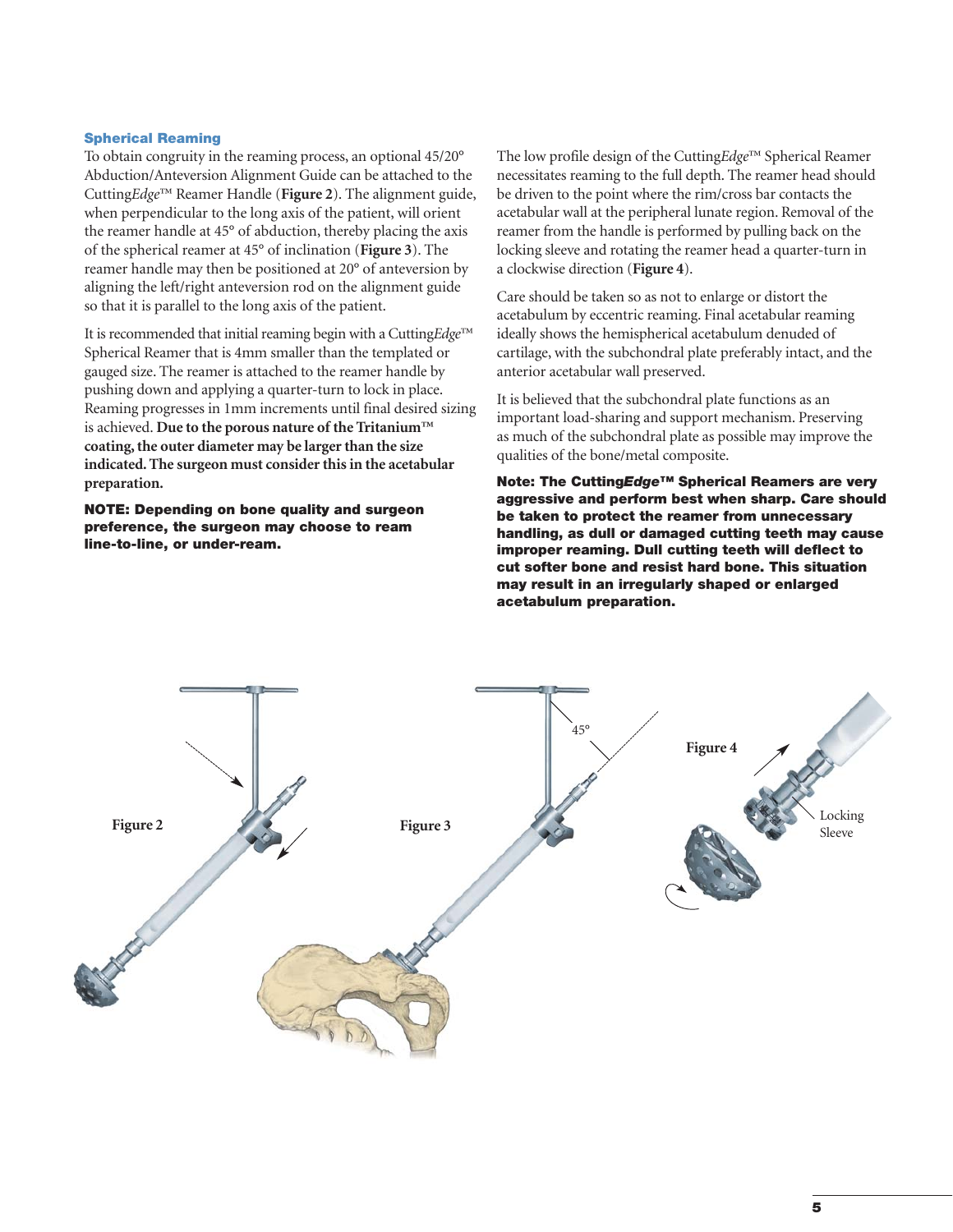#### **Trial Evaluation**

Following the reaming procedure, the appropriate Trident® Tritanium™ Window Trial (**Table 2**), of the same diameter as the last spherical reamer used, is threaded onto the Cutting*Edge*™ Shell Positioner/Impactor and placed in the acetabulum to evaluate the size and congruity of the preparation (**Figure 5**). The trial is "windowed" for visualization and assessment of fit, contact and congruency of the trial within the acetabulum. By inserting the Trident® Trial Insert into the Trident® Tritanium™ Window Trial (**Figures 6 & 7**), joint mechanics can be evaluated. To ensure that the Trial Insert is well fixed to the Trident® Tritanium™ Window Trial during the trial evaluation, an Acetabular Trial Insert Containment Screw can be used. The Containment Screw Kit (2230-0010) is optional (**Figure 6**). The containment screw has a Torx® drive feature and is compatible with Torx® screwdrivers.

To facilitate insertion/removal of the Trial Insert, holding forceps may be placed into the two holes in the plastic face.

When trialing, it is recommended to use a Trident<sup>®</sup> Tritanium™ Window Trial 1mm-2mm smaller than the implant OD so as not to destroy the press-fit.

**Note: The Window Trials (2208-40XX) specific to the Trident® Tritanium™ Acetabular System must be used.**



**Figure 6**





#### **TABLE 2: Trident® Tritanium™ Window Trial/Trial Insert Sizing**

| Trident <sup>®</sup> Tritanium™<br>Window<br>Trial (mm) | Trident <sup>®</sup> Trial Insert<br>Compatibility<br><b>Class</b> |
|---------------------------------------------------------|--------------------------------------------------------------------|
| 46                                                      | $\mathsf{C}$                                                       |
| 47                                                      | $\overline{C}$                                                     |
| 48                                                      | D                                                                  |
| 49                                                      | $\overline{D}$                                                     |
| 50                                                      | $\overline{D}$                                                     |
| 51                                                      | $\overline{D}$                                                     |
| 52                                                      | E                                                                  |
| 53                                                      | ${\bf E}$                                                          |
| 54                                                      | E                                                                  |
| 55                                                      | E                                                                  |
| 56                                                      | ${\bf F}$                                                          |
| 57                                                      | ${\bf F}$                                                          |
| 58                                                      | ${\rm F}$                                                          |
| 59                                                      | ${\bf F}$                                                          |
| 60                                                      | G                                                                  |
| 61                                                      | G                                                                  |
| 62                                                      | G                                                                  |
| 63                                                      | G                                                                  |
| 64                                                      | $\overline{\mathrm{H}}$                                            |
| 65                                                      | $\overline{H}$                                                     |
| 66                                                      | $\overline{\mathrm{H}}$                                            |
| 67                                                      | $\overline{H}$                                                     |
| 68                                                      | $\rm I$                                                            |
| 69                                                      | I                                                                  |
| 70                                                      | I                                                                  |
| 71                                                      | $\rm I$                                                            |
| 72                                                      | J                                                                  |
| 73                                                      | J                                                                  |
| 74                                                      | J                                                                  |
| 75                                                      | J                                                                  |
| 76                                                      | J                                                                  |
| 77                                                      | J                                                                  |
| 78                                                      | J                                                                  |
| 79                                                      | J                                                                  |
| 80                                                      | J                                                                  |

**Figure 7**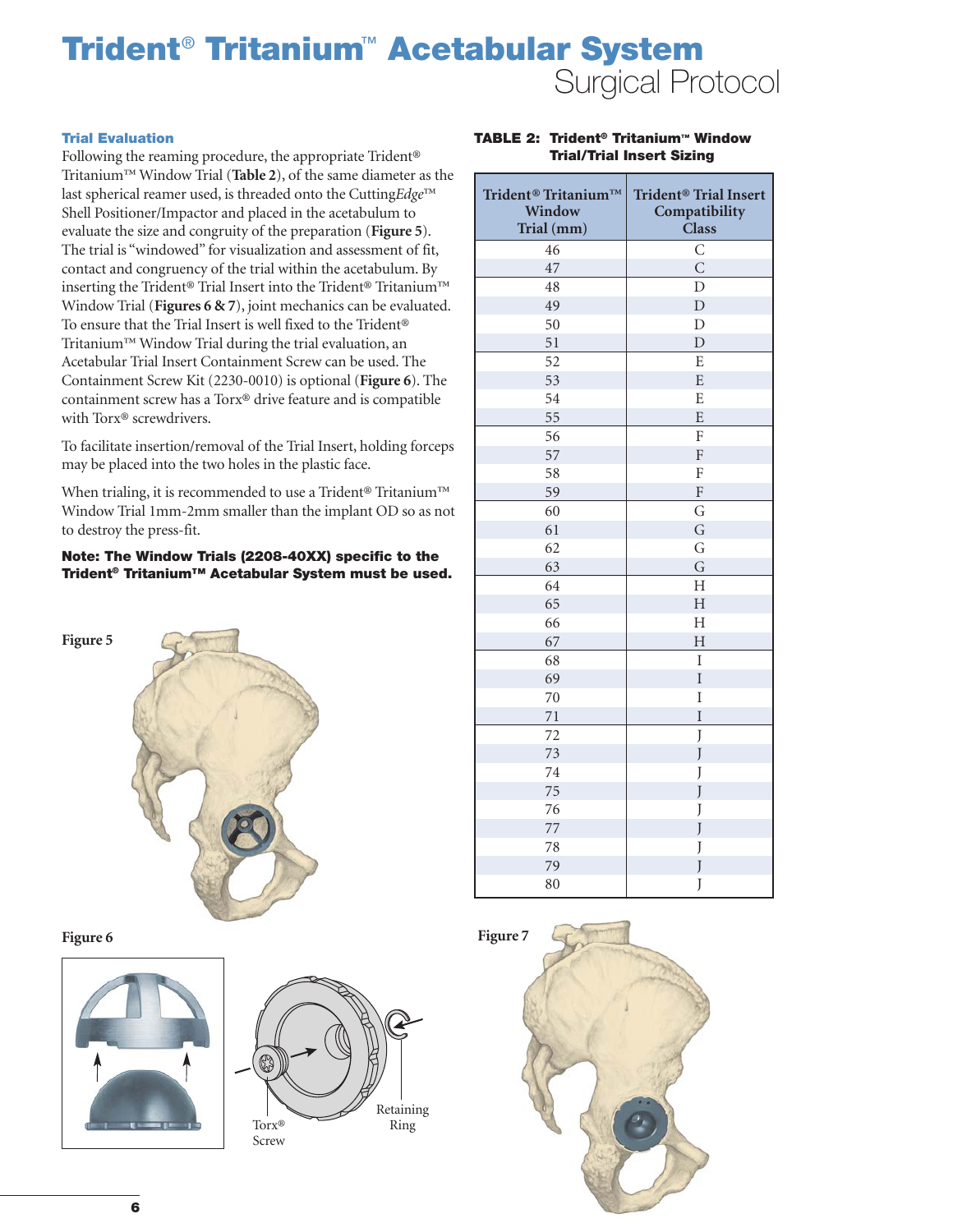#### **Trident® Tritanium™ Hemispherical Shell Implantation**

After completing the trial reduction, select the appropriately sized implant component.

If desired, the Cutting*Edge*™ Abduction/Anteversion Alignment Guide can be attached to the Cutting*Edge*™ Shell Positioner/ Impactor to help establish the recommended 45° of abduction inclination and 20° of anteversion (**Figures 8 & 9**).

**Caution: Proper pelvic orientation is critical if relying upon the Cutting***Edge***™ Alignment Guide to achieve the desired abduction/anteversion angles for shell positioning.**

The metal shell is threaded onto the impactor at the threaded hole in the dome of the metal shell. It is important to fully engage the threads and seat the impactor against the shell. Otherwise, the threads on the metal shell could become damaged, resulting in difficulty with the removal of the impactor from the shell.

The cluster screw hole pattern holes are intended to be oriented superiorly (**Figure 10**).

**NOTE: Shell positioning must be carefully considered when selecting a ceramic insert as no hooded option is available to adjust joint stability. Proper positioning of the Trident® Tritanium™ Hemispherical Shell will minimize potential impingement and provide stability and articulation between the Alumina Insert and Head. Excessive vertical orientation of the Shell should be avoided as this may lead to premature wear of the ceramic material.**

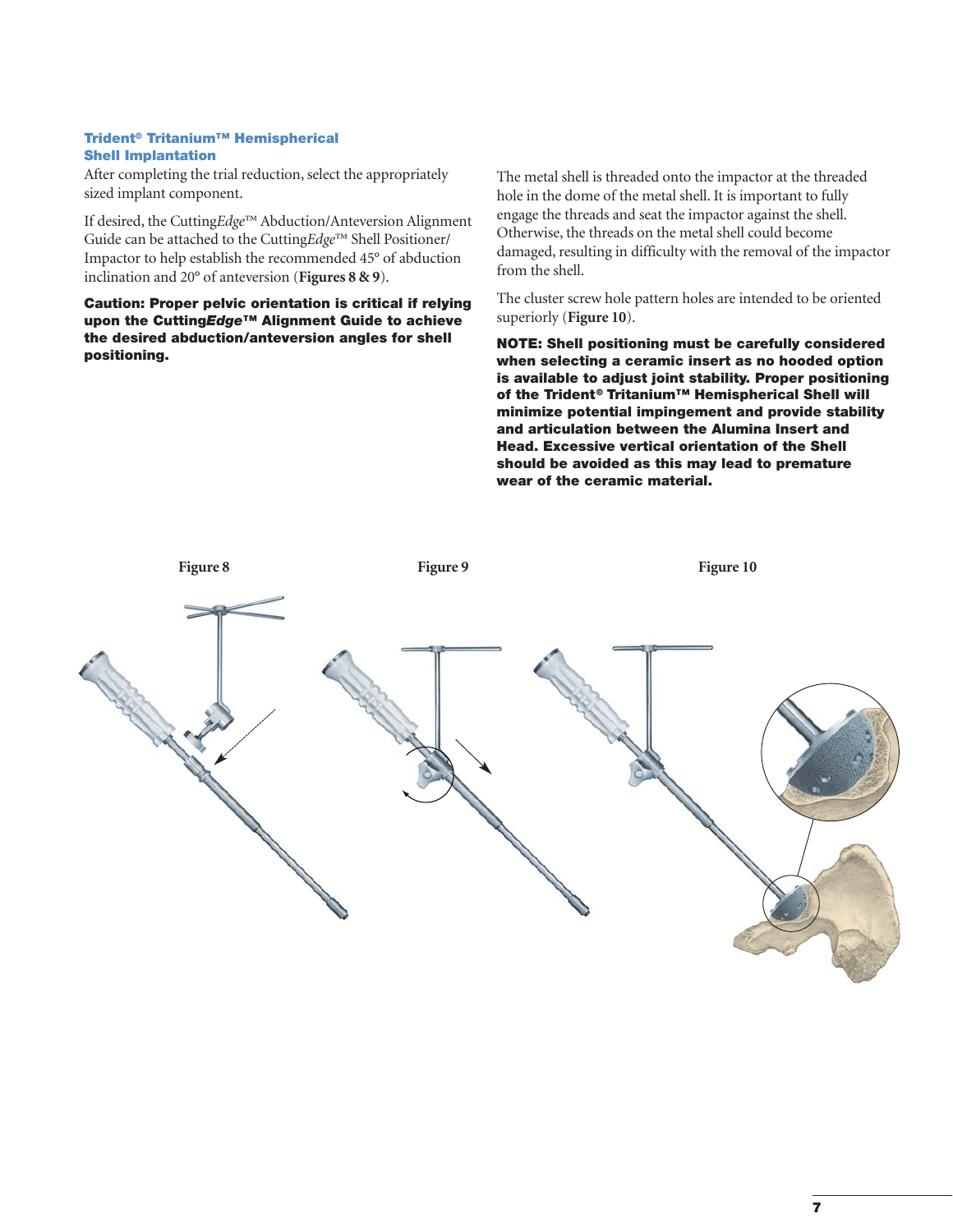#### **Trident® Tritanium™ Hemispherical Shell Implantation (cont.)**

The recommended metal shell abduction angle of 45° is determined by positioning the alignment guide perpendicular to the long axis of the patient (**Figure 11**).

Metal shell anteversion is set at approximately 20° by moving the cup impactor so that the left / right anteversion rod is parallel to the long axis of the patient (**Figure 12**).

The metal shell is impacted into the acetabulum using a mallet until a tight, stable press-fit is achieved. The thumbscrew on the alignment guide is then loosened to remove the guide. After removing the guide, the impactor handle is carefully unthreaded from the shell.

The depth of the shell seating may now be determined by viewing through the threaded hole in the dome. If it is determined that the shell is not fully seated, the Cutting*Edge*™ Final Cup Impactor may then be required to assist in impacting the shell until it is completely seated in the prepared acetabulum.

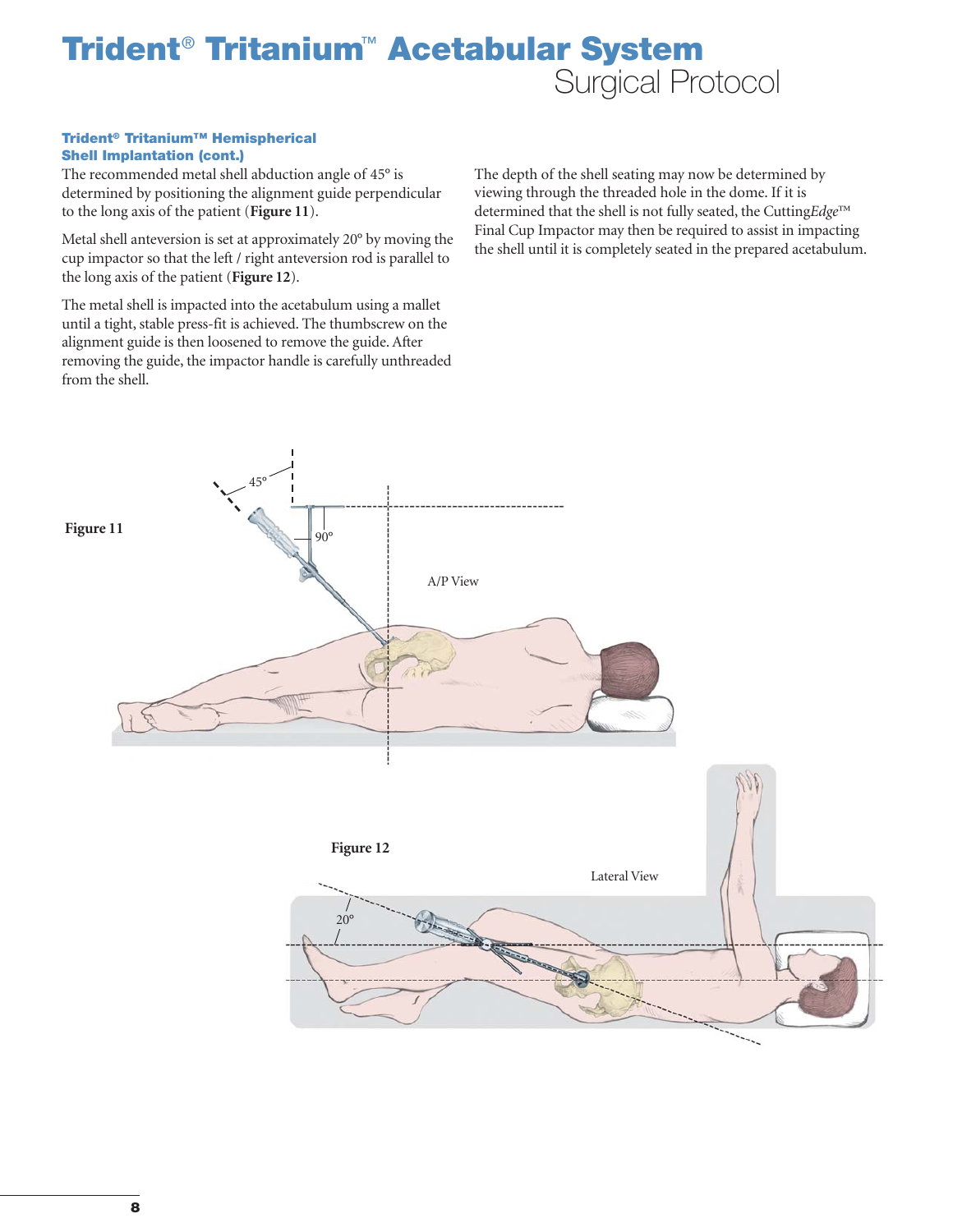#### **Optional Screw Utilization**

Only Stryker® Orthopaedics Cancellous 6.5mm Bone Screws can be used. Stryker® Orthopaedics offers 6.5mm diameter cancellous bone screws for use in the shell dome, which are available in a variety of lengths (**Table 3**). The surgeon has the option of hex or Torx® screws as shown in **Table 3**. Stryker® Orthopaedics Cancellous Bone Screws are designed to be inserted or removed only with the assistance of Stryker® Orthopaedics screw instruments.

After determination of the proper site for screw placement, a 3.2mm diameter drill is passed through a drill guide to the desired depth (**Figure 13**). It is important to use the proper drill guide (6060-5-310 or 6060-5-300) to keep the pilot hole as straight as possible, so that the screw head fully seats. The screw hole is then sounded to determine the hole's depth. The properly sized screw is then selected and implanted into the bone using Stryker® Orthopaedics Screw Drivers with a high torque configuration driver head (**Figure 14**).

**Note: In hard bone, the use of 6.5mm dome screws prepared in the usual fashion may be difficult. The use of a 4.0mm drill bit may make the utilization easier, without substantial compromise of screw purchase.**

**Caution: Do not pass a drill, screw or any other instrumentation beyond the inner table of the pelvis. Malposition of either the shell screw hole orientation, screw hole preparation or improper use of the screws themselves may contribute to detrimental clinical consequences.**

#### **Trial Insert Reduction**

After metal shell implantation, the Trident® Trial Insert will provide a final check of hip mechanics.

#### **TABLE 3: Stryker® Orthopaedics Cancellous 6.5mm Bone Screws**

| <b>Screw</b><br>Lengths<br>(mm) | <b>Hex Screw</b><br>Catalog<br>Number | <b>Screw</b><br>Lengths<br>$(\mathbf{mm})$ | <b>Torx<sup>®</sup> Screw</b><br>Catalog<br>Number |
|---------------------------------|---------------------------------------|--------------------------------------------|----------------------------------------------------|
| 12.                             | 5260-5-012                            | 15                                         | 2080-0015                                          |
| 14                              | 5260-5-014                            | 20                                         | 2080-0020                                          |
| 16                              | 5260-5-016                            | 25                                         | 2080-0025                                          |
| 18                              | 5260-5-018                            | 30                                         | 2080-0030                                          |
| 20                              | $5260 - 5 - 020$                      | 35                                         | 2080-0035                                          |
| 22                              | 5260-5-022                            | 40                                         | 2080-0040                                          |
| 24                              | 5260-5-024                            | 45                                         | 2080-0045                                          |
| 26                              | 5260-5-026                            | 50                                         | 2080-0050                                          |
| 28                              | 5260-5-028                            | 55                                         | 2080-0055                                          |
| 30                              | 5260-5-030                            | 60                                         | 2080-0060                                          |
| 35                              | 5260-5-035                            |                                            |                                                    |
| 40                              | 5260-5-040                            |                                            |                                                    |
| 45                              | 5260-5-045                            |                                            |                                                    |

**Caution: Do not use Trident® 2030-65XX screws.**

50 5260-5-050

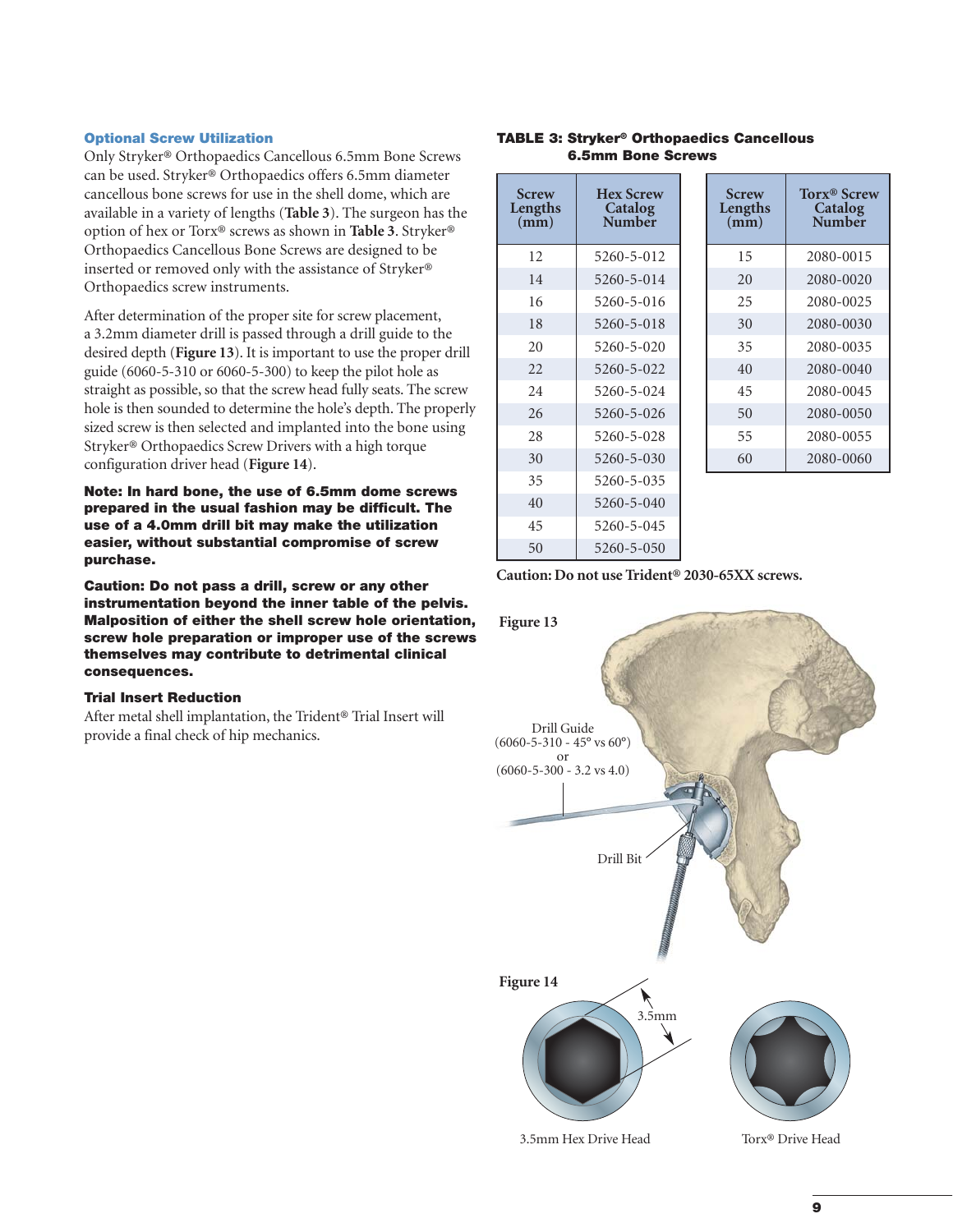#### **Insert Implantation**

Select the appropriate size Silicone Insert Positioner Tip.

Load Silicone Insert Positioner Tip to Insert Positioner/ Impactor Handle (**Figure 15**).

Load either the polyethylene or ceramic insert to Insert Positioner Tip. Press firmly to ensure insert is being securely held (**Figure 16**).

**NOTE: Use caution handling ceramic components during assembly because of brittle nature of the ceramic material. Ceramic and polyethylene components are pre-sterilized and cannot be sterilized after opening.**

Ensure that the inside of the shell is clean and free of soft tissue or any other debris, which could prevent the insert from properly sitting in the shell.



**Figure 16**

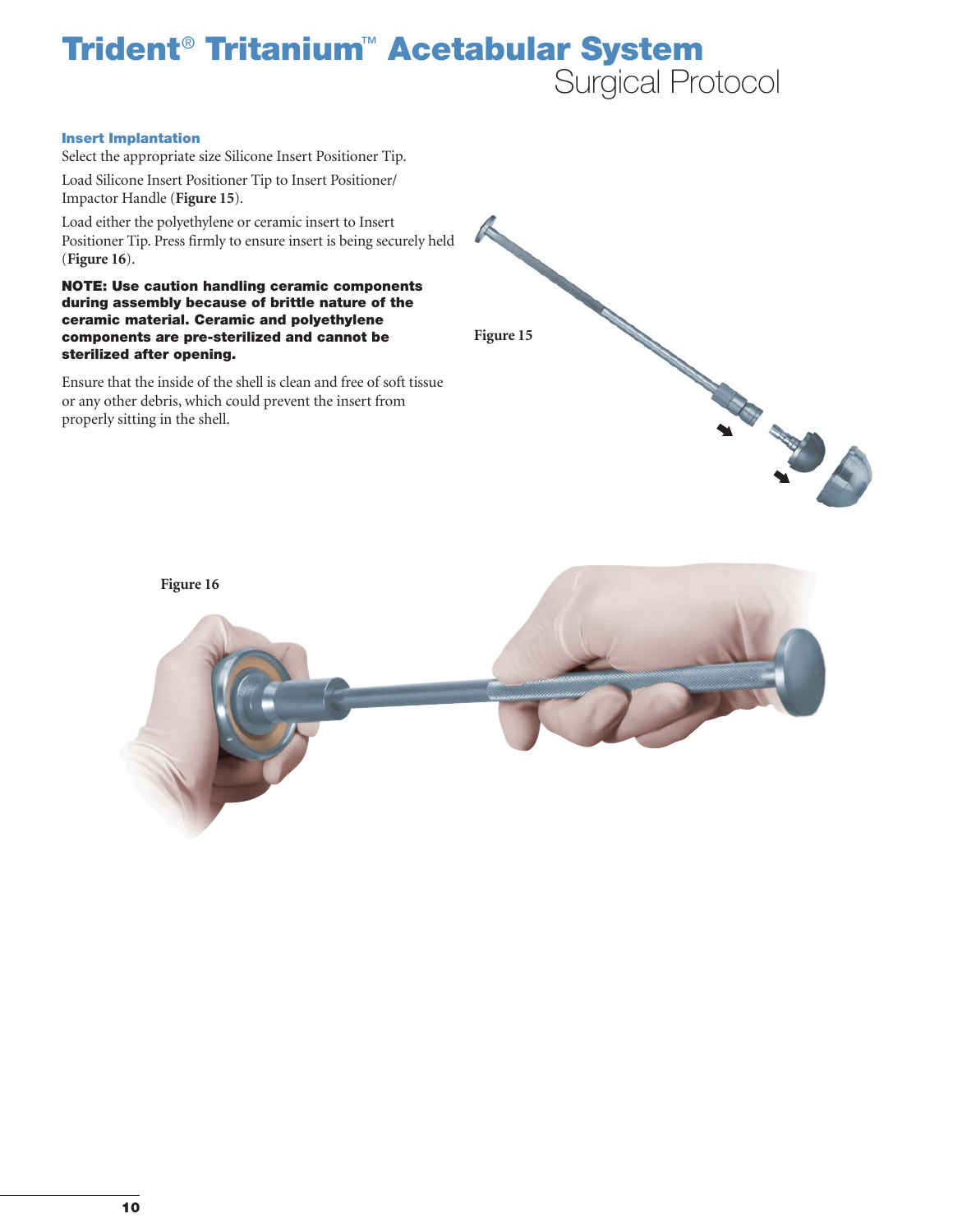#### **Insert Implantation (cont.)**

Gently introduce the ceramic or polyethylene insert making sure that the insert flange scallops are aligned with the slot at the rim of the shell (this allows seating the insert at the initial position supported by four indexing barbs). Once the insert is seated at the initial position, slowly turn and drop the insert into the final pre-locking position (**Figure 17**).

#### **NOTE: Having a clear view of the rim of the acetabulum will allow easier visualization of the shell's slot and indexing barbs for proper positioning of the insert.**

Remove Silicone Insert Positioner Tip from the Insert Positioner/Impactor Handle.

Select appropriate size Plastic Insert Impactor Tip.

Load Plastic Insert Impactor Tip to Insert Positioner/ Impactor Handle.

Position Insert Positioner/Impactor Handle into ID of insert. Take care to align handle with axis of shell. Strike handle with approximately four firm mallet blows to fully seat insert.

#### **NOTE: In order to obtain a secure lock it is recommended to use only the hard plastic Insert Impactor Tips to impact the ceramic and polyethylene inserts.**

Verify insert is fully seated and properly aligned into the acetabular shell. Check the taper lock by running a small osteotome around the periphery of the shell/insert interface.

**As with any modular interface under load, there is a potential for micromotion and associated fretting and/or corrosion. However, the Trident® design minimizes the amount of motion at the taper interface and should reduce the corrosion potential.**

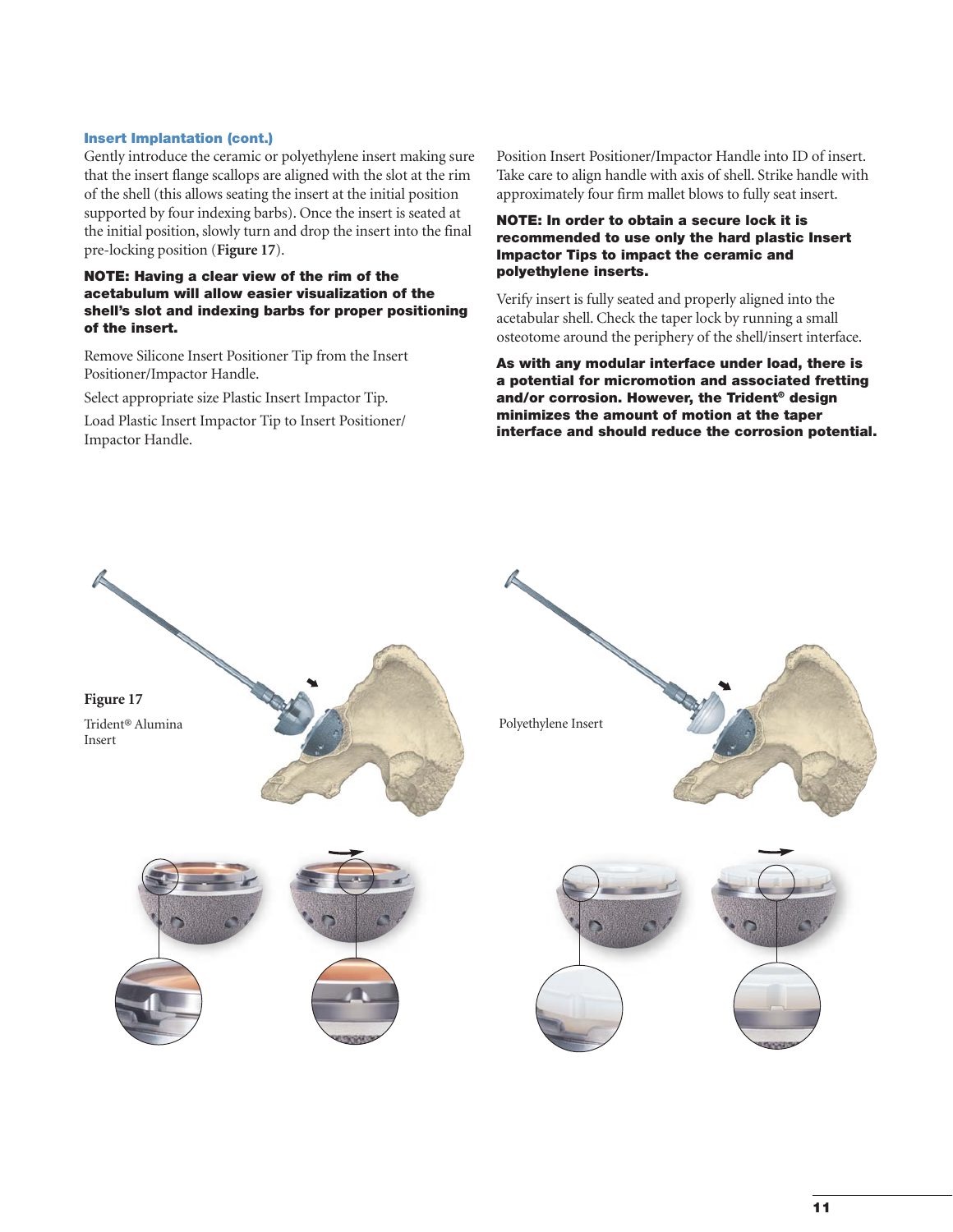#### **Removal of the Cup Insert and Shell**

#### **Ceramic Insert Removal**

The Trident® Alumina Insert Removal Tool is designed to provide the surgeon with two options for extracting the ceramic insert from the Trident® shell.

#### **Option 1: "Flat Head"**

Connect the "T" handle to the L-shaped end of the removal tool. Insert the flat end of the removal tool between the shell and ceramic insert at one of the four notches at the shell rim. While applying continuous force toward the center of the shell, twist the "T" handle (like a screwdriver), to dislodge the ceramic insert (**Figure 18**). It may be required to repeat this procedure at the other notches in order to successfully disengage the taper.

#### **Option 2: "L-Shaped"**

Insert the L-shaped end of the removal tool between the shell and ceramic insert at one of the four notches at the shell rim. Apply continuous force toward the center of the shell, and lever the tool in a plane tangent to the shell's outside edge, to dislodge the ceramic insert (**Figure 19**). It may be required to repeat this procedure at the other notches in order to successfully disengage the taper.

The removal tool may be attached to the Insert Positioner/ Impactor Handle to increase leverage and length for larger patients.

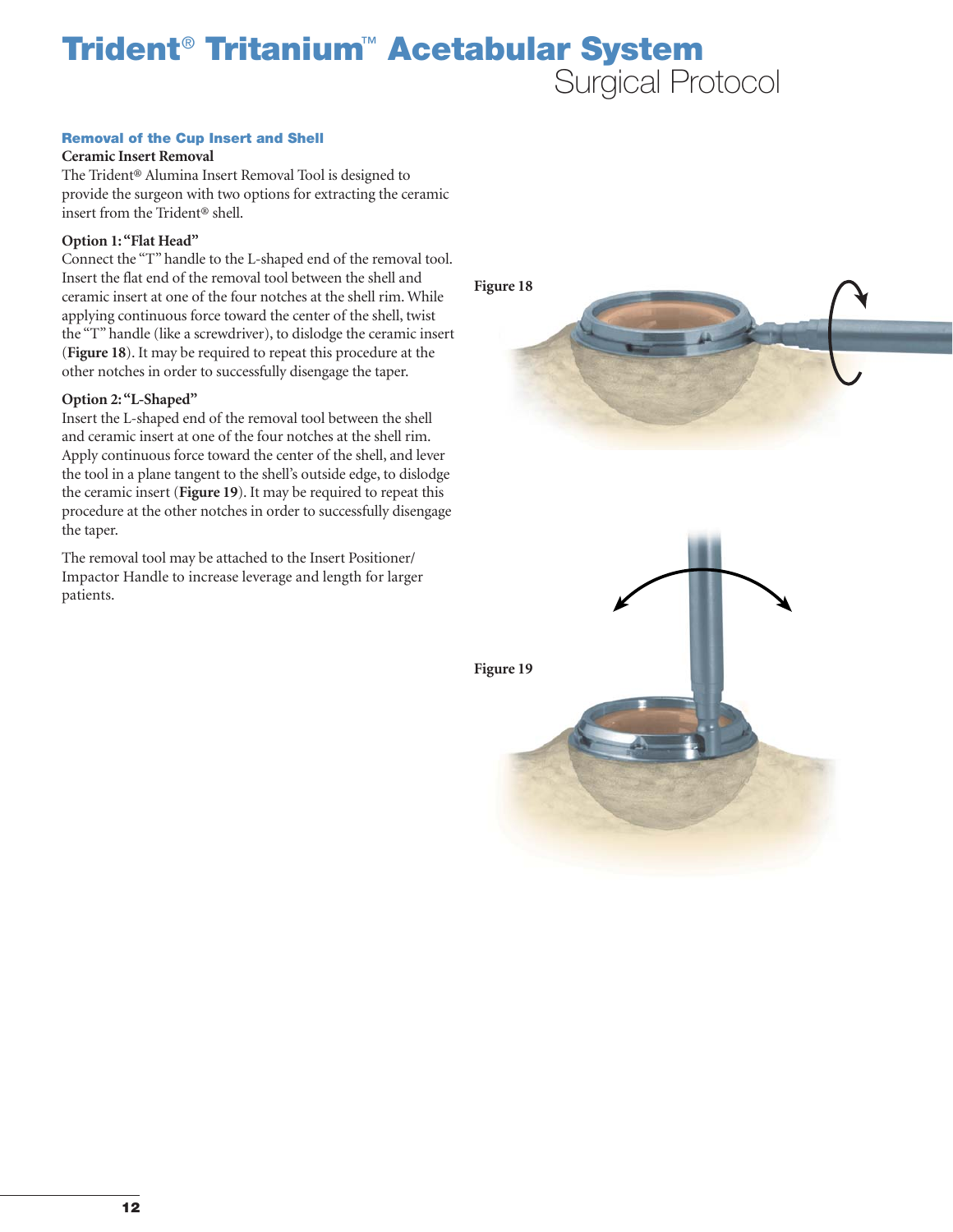## **Removal of the Cup Insert and Shell (cont.)**

#### **Polyethylene Insert Removal**

Utilize a 3/16" (5mm) drill bit to create an off-center hole in the polyethylene insert. Use the "T" handle to thread the Polyethylene Insert Removal Tool into the insert, and advance the tool to the medial wall of the shell to dislodge the insert (**Figures 20 & 21**).

#### **Revising the Trident® Tritanium™ Acetabular Shell with a Trident® Polyethylene Insert**

Should it become necessary to remove the ceramic insert, a Trident® Polyethylene Insert can be inserted into the Trident® Tritanium™ Acetabular Shell.

Carefully remove the Trident® Alumina insert

**Figure 21**

The Trident® Insert Trials are used to evaluate the shell face position and provide a final check of hip biomechanics. The polyethylene inserts provide 12 different insert orientations within the shell to provide optimal joint stability.

Follow **Insert Implantation**, to insert the polyethylene insert.

#### **Shell**

**Figure 20**

Should removal of the metal shell ever become necessary, an osteotome or small burr can be passed around the cup periphery to loosen the fixation interface. The Cutting*Edge*™ Universal Shell Positioner can be threaded into the dome hole of the cup. A Slotted Mallet is slid over the positioner shaft to assist with the shell removal.

#### **Head Disassembly**

The Head Disassembly Instrument is used to remove an impacted head. Inspect the stem neck taper to verify that no damage has occurred prior to impacting a replacement head. A replacement head may then be attached to the stem neck taper and secured using the Stem Head Impactor.

**Note: Revision of Ceramic Components –**

**If a Stryker® Orthopaedics Trident® Ceramic Head needs to be revised for any reason, a new Trident® Ceramic Head must not be affixed to the existing stem trunnion because the trunnion will have been deformed through assembly with the first ceramic head component. If the surgeon wishes to revise with a ceramic head, the entire hip stem must be replaced unless the femoral stem has an intact and undamaged V40™ Taper trunnion. In this situation, the Adaptor Sleeve (catalog # 17-0000E) must be used. A new Trident® Ceramic Head can then be affixed to the Adaptor Sleeve.** 

**Note: If a Trident® Ceramic Insert is being used, Trident® Alumina Ceramic Heads must be used to articulate with the ceramic insert. Trident® Biolox®** *delta* **Ceramic Heads are not compatible with Trident® Ceramic Inserts.** 

**If the surgeon wishes to revise the Trident® Ceramic Head with a metal head, inspect the stem trunnion closely for damage. If it appears undamaged, a metal head may then be used. The Trident® Ceramic Insert, however, must be replaced with a Trident® Polyethylene Insert. Metal heads can only articulate on polyethylene.**

**Note: Head Disassembly Instrument cannot be used with 36mm heads.**

> Head Disassembly